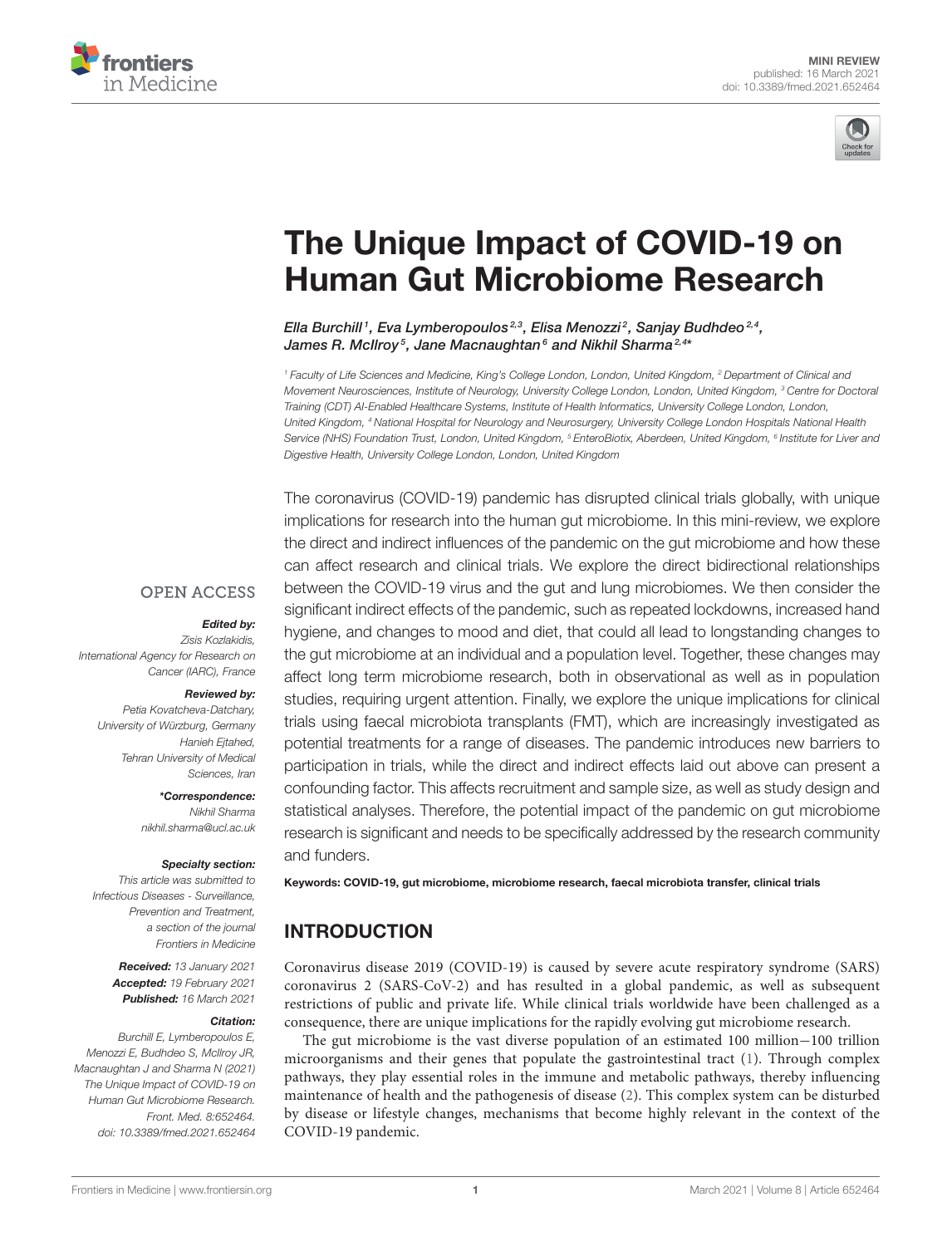We propose that there are direct interactions between the gut microbiome and COVID-19, as well as indirect associations through the lifestyle changes induced by lockdowns and increased hygiene (see **[Figure 1](#page-1-0)**) that need to be considered for ongoing and future microbiome studies. These range from experimental and observational, to longitudinal and population studies, as well as clinical trials using Faecal Microbiota Transplantation, FMT. We highlight how recruitment to studies, representativeness of samples, as well as the collection, storage, and analysis of stool samples are affected and how these effects

<span id="page-1-0"></span>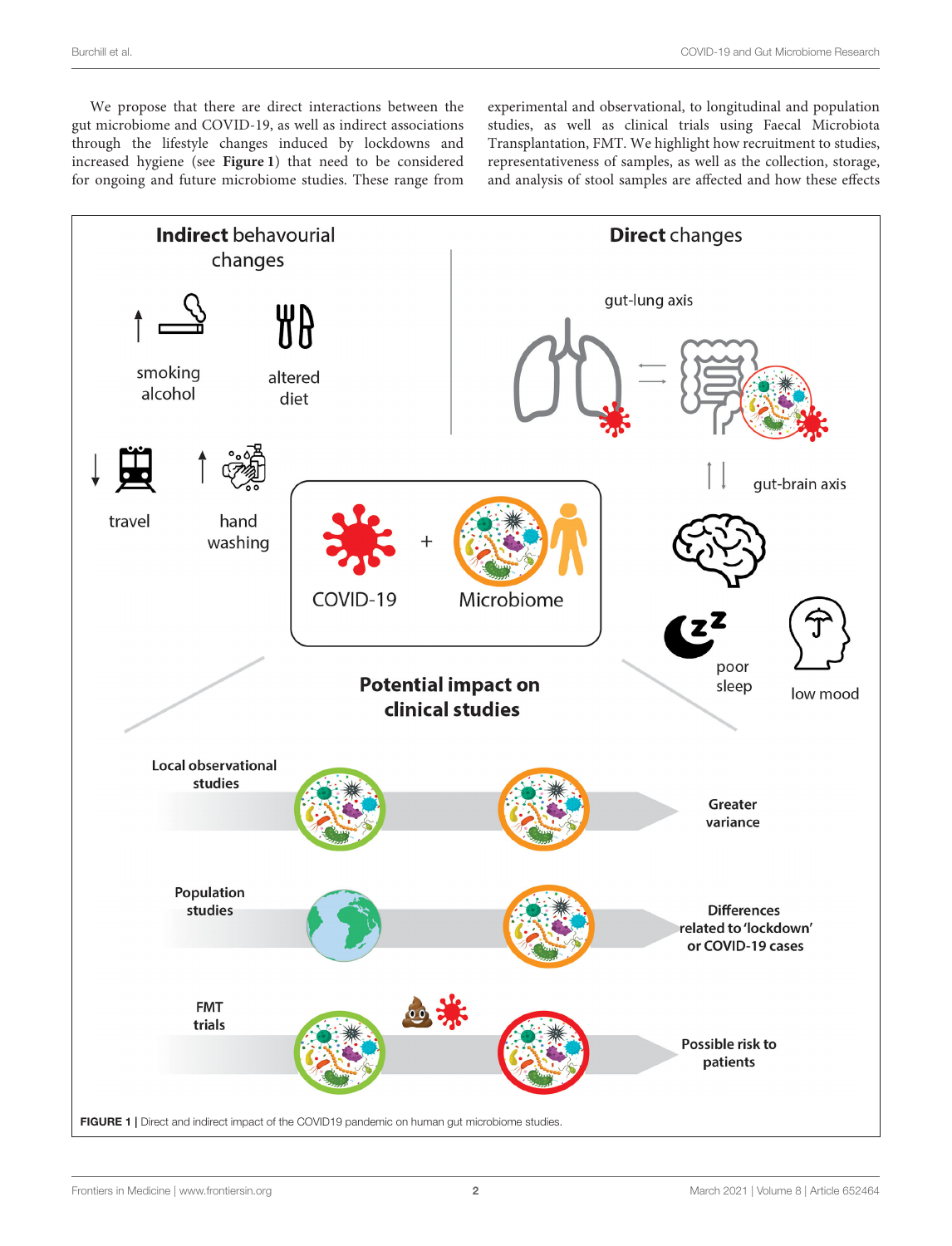can be mitigated through efficient study design, additional and rigorous statistical analysis, and collective effort.

## DIRECT INTERACTIONS BETWEEN SARS-CoV-2 AND THE GUT MICROBIOME

Increasingly, evidence shows an interaction between COVID-19 and gut microbiota homeostasis. Interactions between a healthy host and microbiota are extensive. They involve regulation of the innate and adaptive immune system [\(3\)](#page-5-2), as well as maintenance of gut immune homeostasis and have disease-modifying potential [\(4\)](#page-5-3). Additionally, the role of the gut microbiota is implicated in several lung diseases, with an indication of bidirectional communication termed the "gut-lung axis" [\(5\)](#page-5-4). While this literature is rapidly growing, we provide a high-level overview.

The gut microbiome appears to contribute to the course and severity of COVID-19. A disrupted gut microbiome (gut dysbiosis) can be understood in terms of loss of beneficial microbes, proliferation of potentially harmful microbes, and reduction of microbial diversity [\(6\)](#page-5-5). This leads to epithelium breakdown and inflammation, which have been shown to increase levels of angiotensin-converting enzyme 2 (ACE2), the target of SARS-CoV-2. Additionally, increased gut permeability can lead to pro-inflammatory bacterial products to leak out and circulate systemically, triggering inflammatory cascades [\(7\)](#page-5-6). A specific gut microbiota composition may predispose healthy individuals to severe COVID-19 infections; increased levels of pro-inflammatory bacterial species correlated with elevated levels of pro-inflammatory cytokines and increased disease severity. Disruptions to the bidirectional microbiome-immune system dialogue are thought to be the cause of chronic inflammatory conditions, such as ulcerative colitis, and acute systemic multiorgan dysfunction, often accompanied by abnormal cytokine production. Therefore, a disrupted gut microbiome may also contribute to increased pro-inflammatory cytokine production ("cytokine storm"), known to worsen severity of SARS-CoV-2 infection [\(8\)](#page-5-7). Proteomic and metabolomic profiling has shown progression to severe COVID-19 infection can be predicted both in infected patients and in healthy individuals [\(9\)](#page-5-8). Furthermore, elderly and immunocompromised populations are known to have reduced microbiota diversity. Since many of these vulnerable patients have had worse clinical outcomes for COVID-19, this strengthens the possibility that the gut microbiome is affecting clinical progression. Reduced gut microbiome diversity may therefore be useful as a predictive biomarker of COVID-19 severity [\(10\)](#page-5-9).

SARS-CoV-2 ribonucleic acid (RNA) has been found in COVID-19 patients' faeces [\(11,](#page-6-0) [12\)](#page-6-1), implying transmission of SARS-CoV-2 could include faecal-oral [\(13\)](#page-6-2). Furthermore, a meta-analysis found gastrointestinal symptoms occurred in 17.6% of infected patients, and were more common in severe cases [\(14\)](#page-6-3). Mechanisms underpinning gastrointestinal symptoms remain unclear but are thought to involve ACE2 receptors, which are highly expressed on intestinal epithelial cells [\(15\)](#page-6-4), in particular the brush border membrane of small intestinal enterocytes. ACE2 gene expression has been shown to increase

with age, potentially accounting for differential susceptibility to more severe disease [\(16\)](#page-6-5). Xiao et al. reported significant infiltration of plasma cells and lymphocytes with interstitial oedema in a histological analysis of one patient's intestinal tract [\(17\)](#page-6-6). ACE2 expression has been shown to be downregulated in SARS patients, leading to reduced absorption of tryptophan and decreased release of antimicrobial peptides [\(18\)](#page-6-7). This can lead to gut dysbiosis and sustain virus survival [\(19\)](#page-6-8). ACE2 modification of the microbiota may therefore account for the observed gastrointestinal symptoms [\(20\)](#page-6-9).

Importantly, studies have shown that SARS-CoV-2 RNA can be detected from stool samples for up to 14 days following clinical resolution and a negative respiratory tract sample [\(11,](#page-6-0) [17,](#page-6-6) [21\)](#page-6-10). These results align with articles reporting viral shedding in stool samples collected from patients suffering from infections caused by other human coronaviruses, such as SARS-CoV-1 and MERS-CoV [\(22\)](#page-6-11). Although there are limitations to studies reporting SARS-CoV-2 viral shedding, including lack of detail on robustness of analytical methods implemented, and lack of clearly reported study designs, the results have clear potential implications for infection prevention control, as well as for the FMT field (see below). However, to what extent the viral RNA correlates with intact viral particles is currently unclear.

Regarding lung microbiota, only one study to date has found changes in microbiota composition in SARS-CoV-2 patients, finding more pathogenic bacterial strains compared to healthy controls [\(9\)](#page-5-8). The SARS-CoV-2 microbial composition was similar to microbiome changes observed with other respiratory viruses such as influenza. It is not currently known how ecologically stable the gut microbiome is during COVID-19 progression. Evidence suggests an association between illness severity and microbiota diversity in mechanically ventilated patients [\(23\)](#page-6-12); this may apply to severe COVID-19 cases requiring ventilation. Further microbiome disease-related changes have been found when considering complications of COVID-19, such as acute respiratory distress syndrome (ARDS). High-throughput sequencing of gut and lung microbiota indicate altered bacterial composition in ARDS patients (compared to patients without ARDS), these bacterial composition changes may correlate with COVID-19 outcomes [\(24\)](#page-6-13).

# INDIRECT EFFECTS OF PANDEMIC ON AN INDIVIDUAL OR POPULATIONS' MICROBIOME

The COVID-19 pandemic led many countries to enforce lockdowns and other measures to reduce virus transmission. Although these vary in form, they share the promotion of better hand hygiene, reduction in social interaction, travel limitations, and a shift towards working from home. There are several indirect effects of the pandemic that have the potential to impact the gut microbiome at a large scale.

A key message from governments across the world is the importance of hand hygiene. Indeed, there is now large-scale use of disinfectants and sanitisers across society. The contribution of the environment to the microbiome is recognised and the use of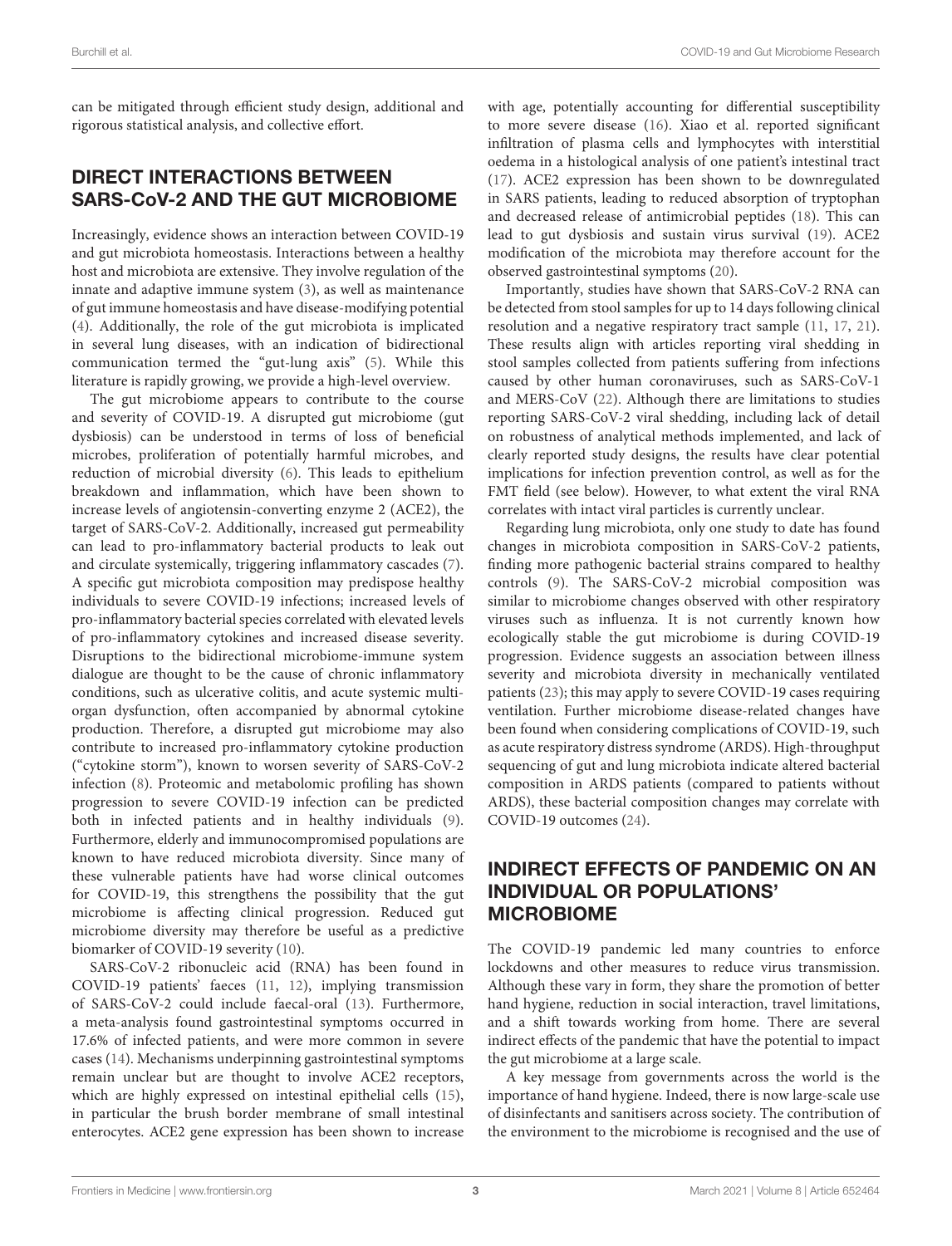sanitizers now and in the future may affect the microbiome of several ecological niches in humans, animals, and environments [\(25\)](#page-6-14). While this may directly impact an individual's microbiome due to reduced exposure to environmental microbiota, its effect may also be seen at a population level. Health campaigns can result in long term behavioural changes [\(26\)](#page-6-15), implying that the impact of regular hand sanitisation on the gut microbiome may endure long after the pandemic has resolved.

All aspects of travel have been severely restricted during the pandemic. Not only has national and international travel been reduced or even stopped, but there is a lack of household mixing. Overall, this will have lessened the exposure to a range of external environmental microbiota. Pre-pandemic, international travellers had a higher proportion of Escherichia species and increased antimicrobial resistance genes [\(27\)](#page-6-16). While it is known that travel is a modifying factor for the adult microbiome [\(28\)](#page-6-17), we do not know the effect of an absence of travel on the microbiome. These changes in travel habits may have impacted on the individual and population microbiome that could last into the future if international and national travel restrictions remain in place. The long-term increase in home working also needs to be carefully considered.

The impact of diet and lifestyle on the microbiome is unquestionable. The sudden lifestyle changes induced by the COVID-19 pandemic have been shown to alter eating habits, exercise and everyday behaviours [\(29\)](#page-6-18). The increase in working from home, stockpiling groceries due to restrictions in shopping will have altered an individual's diet and therefore impacted the microbiome [\(30\)](#page-6-19). Whether this results in greater or less diversity is unknown and may vary depending on the population itself. The psychological and emotional pandemic responses may have increased likelihood of dysfunctional or altered eating habits [\(31\)](#page-6-20). Beyond modulation of host immunity, gut bacteria can also impact metabolic health, with specific gut bacteria changes and gut dysbiosis observed in metabolic disorders such as obesity and diabetes, known to be diet associated [\(32\)](#page-6-21). Additionally, malnutrition is a massively concerning problem particularly for children in low and middle income countries, caused by pandemic-related financial straits, changes to food availability, and the interruption of school, healthcare, and social protection services [\(33,](#page-6-22) [34\)](#page-6-23). Apart from the immediate increase of wasting syndrome, this will also have longer-term effects on physical and mental health through changes to the gut microbiome, setting off cascades of maladaptive metabolic responses and impaired immunity [\(35\)](#page-6-24). Moreover, malnutrition has been suggested to negatively impact the course and outcome of a COVID-19 infection [\(36\)](#page-6-25).

There are several non-dietary lifestyle changes that have occurred as a result of the pandemic. Exercise habits have changed both in the positive and negative manner. This is worthwhile considering since exercise can itself modulate the gut microbiome, orthogonally to changes induced by diet [\(37\)](#page-6-26). The pandemic has increased alcohol consumption and smoking habits [\(38\)](#page-6-27), in populations—both known to modulate the oral, lung, and gut microbiota [\(39,](#page-6-28) [40\)](#page-6-29). A more unexpected result of the pandemic is the increase in pet ownership, which in itself can impact on the human gut microbiome [\(41\)](#page-6-30).

The psychiatric and psychological burden of the pandemic is yet to be determined but early reports suggest a profound population level shift. The bidirectional microbiota-gut-brain axis has an active role in affecting mood and behaviour, research suggests population-level relationships between the microbiome and mental health [\(42\)](#page-6-31). Social isolation, growing financial insecurity, and fear of the virus combined with unfamiliar social and lifestyle restrictions constitute major socioeconomic stressors that can potentially challenge individual and collective well-being and mental health, thus impacting the gut microbiome. The full psychiatric impact of the pandemic is not yet elucidated, but the implications are thought to be significant [\(31,](#page-6-20) [43\)](#page-6-32). The pandemic has also been reported to alter sleeping patterns and quality [\(44\)](#page-6-33), which in turn can negatively affect mood, stress, and anxiety. Additionally, the circadian rhythm is known to have a bidirectional relationship with the gut microbiome—disturbances in the gut microbiome can affect sleep regulation [\(41\)](#page-6-30), and disturbances in circadian rhythms can alter the gut microbiome [\(45\)](#page-6-34). This relationship has in fact been proposed as the mechanistic link between sleep disruption and metabolic syndrome, which can lead to diabetes, cardiovascular disease, and cancer [\(45\)](#page-6-34). Therefore, the long-term consequences of COVID-19 on mental health should be considered in the light that this may implicate further microbiome interaction and additional negative health consequences for the host.

A recent review brings these changes together with the hygiene hypothesis [\(46\)](#page-6-35), which refers to the current shift in the human microbiome composition towards lower diversity and loss of ancestral microbes that has been brought about by increased hygiene, antibiotics, and urban living [\(47\)](#page-6-36). Taking these two processes together, the authors predict a substantial reduction of microbiome diversity which might not be able to be compensated for by the communal microbiome. We support this view and while the authors focus on opportunities for research into factors affecting the microbiome, we want to highlight the issues these changes present for ongoing and forthcoming microbiome research and clinical trials.

# THE EFFECT OF COVID-19 ON MICROBIOME STUDIES

## Experimental, Correlational, and Longitudinal Microbiome Studies

Due to wide-reaching effects of COVID-19 and its unique interaction with the microbiome, it is important to consider how representative of the target population participants have become. Characteristics of patients enrolled before, during and after the pandemic may now be systematically different [\(48\)](#page-6-37). These characteristics extend at least to the microbiota composition and diversity, but there may be more subtle changes. Whilst it appears an elegant concept, the reality of defining pre-, during-, and postpandemic periods may be prohibitively complex due to global variability in the timing of the pandemic. Additionally, national as well as individual adherence to specific measures to combat the pandemic, as outlined above, differed substantially which introduces potentially significant between-subject variability,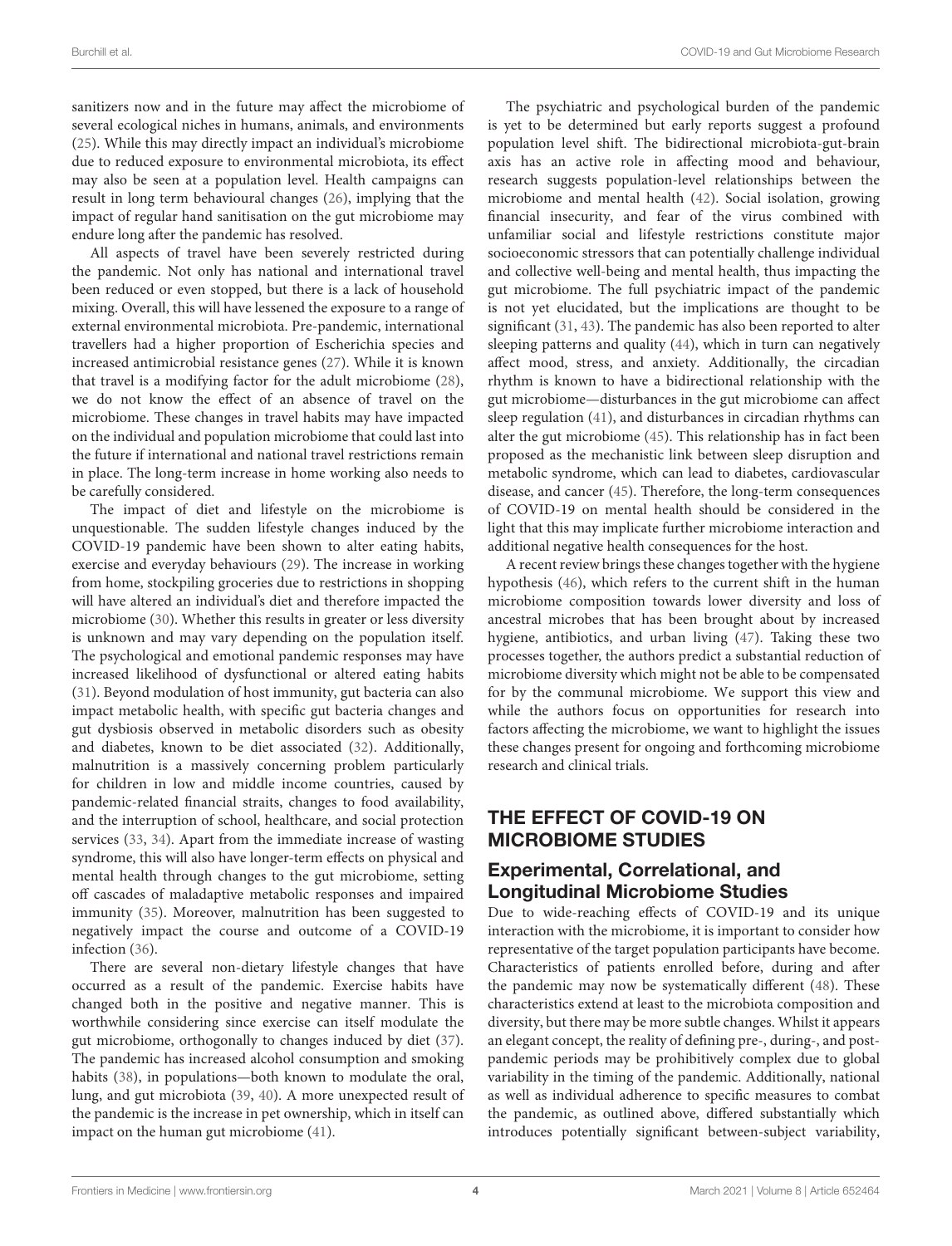especially for studies recruiting globally. This could bias microbiome analysis and subsequent application of these results, particularly if studies are not designed to compare the pre-, intra- , and post-pandemic time points. There are further demographic and socioeconomic disparities to consider in light of the fact that COVID-19 is disproportionately affecting minority ethnicities and elderly populations, which already are lesser represented categories in any clinical trials [\(49\)](#page-6-38). For longitudinal studies, for example, larger study populations may now be required due to the pandemic acting as a confounder, whereby more participants are lost to follow up due to COVID-19 infection.

Structural, clinical, physician, patient barriers to clinical trial participation during the pandemic have been already identified in the oncology field, accounting for most of patients' nonparticipation [\(50\)](#page-6-39). Appraising these barriers from the perspective of microbiome trials, it is evident they can limit the resulting demographic of participants recruited. Structural barriers such as transportation, travel cost, availability of child and elderly care, changes in working patterns and employment opportunities have all been affected by the pandemic. Clinical barriers have increased during the pandemic due to narrower eligibility criteria and stricter safety concerns. There is also potential increased risk of selection bias and drop-out associated with personal aversion towards sample collection [\(51\)](#page-6-40), due to individual awareness of the presence of viral RNA in faeces. Increased rate of comorbidities secondary to COVID-19 pandemic, together with the need to screen people for comorbidities in addition to asymptomatic infections, represents another issue.

Physician attitudes may also have changed as a result of the pandemic. Concerns about patient's safety may be heightened, meaning physicians might be hesitant to encourage enrolment in a new microbiome study. Moreover, time spent in clinical appointments for giving information about trials, discussing risks/benefits with the patient, and collecting informed consent is now severely affected due to restricted face-to-face interactions. Indeed, the generalised shift towards telemedicine for consultations may make recruitment to trials more difficult. It is also important to consider patients' and participants' attitudes may have changed, due to indirect effects of the lockdown, heightened concerns about sampling collection, and reluctance to attend clinical appointments and clinical trials in person.

Finally, sample collection and processing needs to be considered. The pandemic is unlikely to significantly interfere with most gut microbiome sample collection. The microbiome population can be investigated e.g., with 16S rRNA gene sequencing, quantitative PCR, or shotgun metagenomic sequencing. These investigative approaches analyse faecal samples; which rely on reproducible sample collection, storage and processing [\(52\)](#page-6-41). However, there are technical issues, including safety concerns of shipping biological samples, according to the category of UN 3373 "Biological Substance, Category B." During lockdown, it is likely that sample transport, delivery, and storage have been delayed. It is advised that transportation time should be shortened as much as possible, to avoid undesirable microbial growth and decline of sample quality [\(53\)](#page-6-42). Furthermore, faecal sample collection methods have been shown to affect the microbial community profile [\(52\)](#page-6-41). If these have changed during the lockdown or have been adversely lengthened, this may have detrimental impacts on subsequent analysis and comparisons.

# Interventional Faecal Microbiota Transfer **Trials**

There is growing scientific and clinical interest in the use of FMT to treat a diverse range of diseases in addition to Clostridium difficle infections; it is now trialled for inflammatory bowel disease, cancer and neurological disorders. FMT involves delivery or infusion of stool from a healthy donor to a patient with the disease of interest and presumed gut dysbiosis. In the UK, the MHRA has defined this as a pharmaceutical intervention and it is therefore subject to the same regulatory framework.

The presence of SARS-CoV-2 RNA in the stool of infected individuals raises the suggestion of virus transmission via FMT, the risks of which are currently unknown [\(13\)](#page-6-2). It is also unclear if asymptomatic but serologically positive individuals can transmit the virus if viral particles are detected in faeces [\(54\)](#page-7-0). The Food and Drug Administration (FDA) has subsequently advised additional safety protections for FMT are necessary, recommending stool used should have been originally donated before 1st December 2019. This clearly limits shelf-life of samples. Donor stool may have altered before, during and after COVID-19, which impacts trials ongoing or due to begin recruiting imminently. This suggests all stool samples should now be routinely tested and stringently screened for COVID-19 [\(55\)](#page-7-1), which may lead to stricter exclusion criteria for stool donors. As the COVID-19 status of the donor may affect its recipient adversely, is it more acceptable to adopt a single donor approach instead of several pooled donors, who may collectively carry higher virus risk. The COVID-19 status of the recipient is also worth considering, as recipients may be rendered more susceptible if their donor is COVID-19 negative. Is it more advantageous for a donor to have had the virus previously and potentially confer immune protection via IMT, or does this conversely put the recipient more at risk of developing COVID-19? Unanswered questions remain.

In disease-focused microbiome trials, the impact of COVID-19 on the disease should be considered upon recruitment of participants receiving FMT. The disease population may now be atypical, due to COVID-19 disease interactions and interruptions of regular treatment, and likely constitute a vulnerable population. Indeed, clinical trials often focus on vulnerable populations, who are more at risk from COVID-19. Specifically, there is growing interest in bidirectional interactions of the gut microbiota and neurodegenerative diseases, which constitute a diverse population, likely to be more vulnerable. For example, patients with Multiple Sclerosis, a common patient group for FMT trials [\(56\)](#page-7-2) and a high-risk group for COVID-19 (due to wide-spread use of immunosuppressant medication), may have shielded extensively or had reduced face-to-face check-ups due to reduction of clinical services. This altered environment may have subsequently changed their microbiome composition, raising the question of how representative the sample now is of the wider MS patient population independent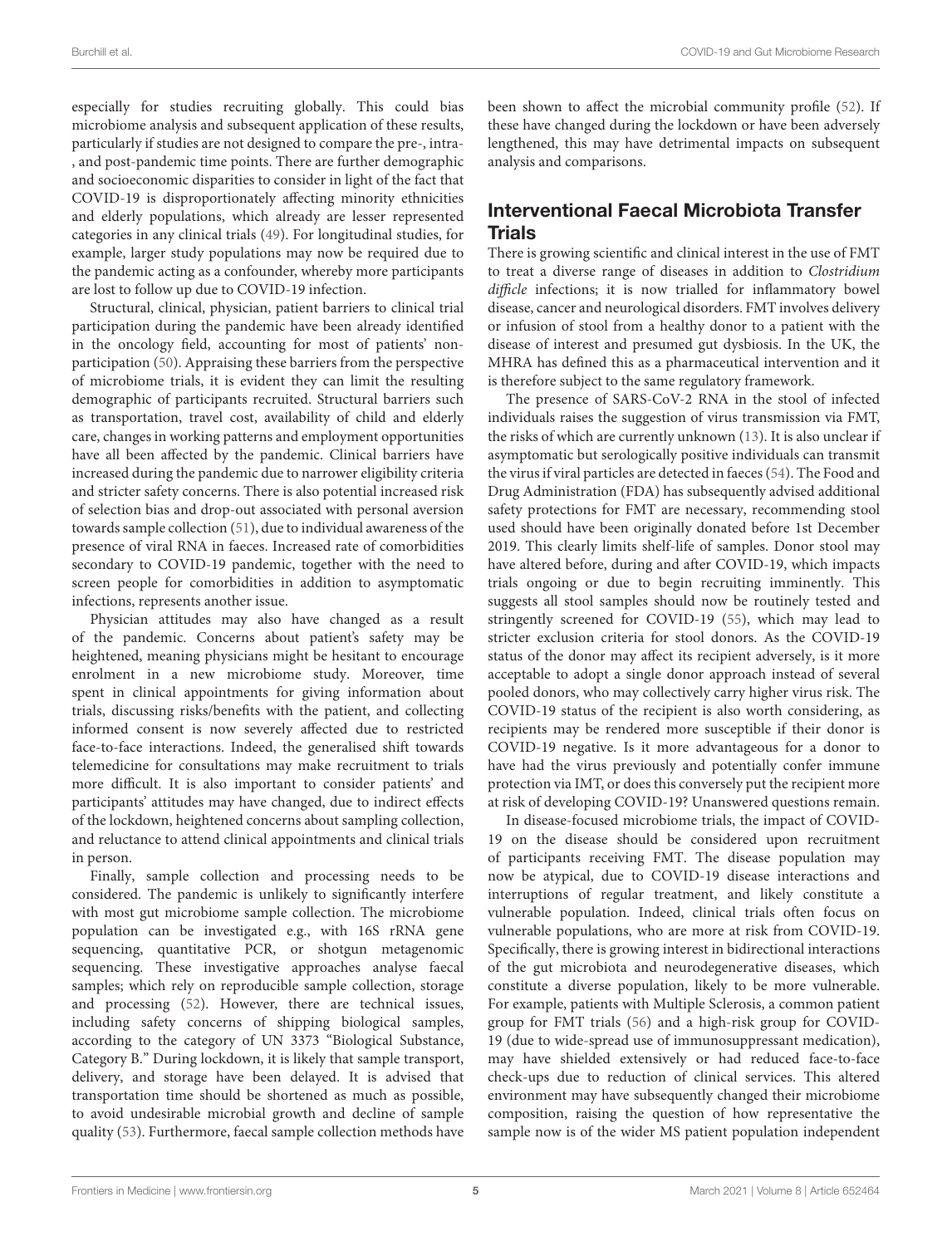of the pandemic. The same applies to Motor Neurone Disease or Parkinson's Disease patients, whom are also increasingly the focus of FMT trials. Other risk factors for severe COVID-19 infection include hypertension, diabetes, and obesity. All are associated with changes to microbiota composition and diversity, posing the question of whether COVID-19 risk factors should be considered upon recruitment for microbiome trials.

Finally, FMT trials often utilise hazard ratios and primary endpoints, which may no longer be plausible if defined before the pandemic. Trials utilising imaging are likely to be delayed and restricted due to the pandemic. All are crucial considerations for future study analysis and interpretation. Possible mitigations include sophisticated covariate adjustments [\(57\)](#page-7-3) for variable COVID-19 prognosis and trajectory. Double/debiased machine learning approaches may be indicated to distinguish primary outcomes and to perform formal statistical inference [\(58\)](#page-7-4).

### **CONCLUSION**

In summary, the COVID-19 pandemic may impact several aspects of microbiome studies that need to be explored further. The direct interaction between the gut microbiome and the severity of COVID-19 infection is a highly active research area and we look forward to the future publications in the area. Additionally, we have explored the indirect effects on individual and population microbiome composition. To reduce the impact of these changes on microbiome studies, pre-, intra-, and postpandemic microbiome reference libraries may be necessary to exclude potential COVID-19-related confounders and to assess for stability across these fluctuating time points. Funders in this area may consider specific calls in this area and a UK or international gut microbiome consortium may be needed to coordinate efforts.

The impact for trials is an immediate concern. For trials already underway, this—in addition to the baseline shift of microbiome abundance—may mean the trial is no longer sufficiently powered. An open data policy is recommended to mitigate this, although funders should be open to additional studies being required. Finally, FMT studies must consider potential COVID-19 transmission, and may need to account

### REFERENCES

- <span id="page-5-0"></span>1. Thursby E, Juge N. Introduction to the human gut microbiota. Biochem J. (2017) 474:1823–36. doi: [10.1042/BCJ20160510](https://doi.org/10.1042/BCJ20160510)
- <span id="page-5-1"></span>2. Durack J, Lynch S V. The gut microbiome: relationships with disease and opportunities for therapy. J Exp Med. (2019) 216:20–40. doi: [10.1084/jem.20180448](https://doi.org/10.1084/jem.20180448)
- <span id="page-5-2"></span>3. Negi S, Das DK, Pahari S, Nadeem S, Agrewala JN. Potential role of gut microbiota in induction and regulation of innate immune memory. Front Immunol. (2019) 10:2441. doi: [10.3389/fimmu.2019.02441](https://doi.org/10.3389/fimmu.2019.02441)
- <span id="page-5-3"></span>4. Derrien M, van Hylckama Vlieg JET. Fate, activity, and impact of ingested bacteria within the human gut microbiota. Trends Microbiol. (2015) 23:354– 66. doi: [10.1016/j.tim.2015.03.002](https://doi.org/10.1016/j.tim.2015.03.002)
- <span id="page-5-4"></span>5. Zhang D, Li S, Wang N, Tan H.-Y, Zhang Z, Feng Y. The cross-talk between gut microbiota and lungs in common lung diseases. Front Microbiol. (2020) 11:301. doi: [10.3389/fmicb.2020.00301](https://doi.org/10.3389/fmicb.2020.00301)

for the pandemic-related microbiome compositional changes in the analysis. To avoid pandemic-related confounds when assessing microbiota interactions with non-COVID-19 diseases or interventions, large study populations will likely be most useful. Additional testing of stool donors (e.g., for COVID-19 infection or antibodies), potential confounds (e.g., shielding), and open microbiome data will undoubtedly be required. Again, additional funding may be required to specifically address these points.

In summary, "COVID-19 is with us for the long haul, a marathon that we will run for months or years to come" [\(59\)](#page-7-5). Current studies and future work needs to specifically address and account for these potential sources of change. There are other emerging areas that need to be considered such as the effect of "Long COVID" and multiple COVID-19 vaccinations which may also impact the gut microbiome studies. We must maximise utility of data already collected and reconsider how future trials can be protected. Lessons can be learnt from rapid progress achieved by clinical trials designed to research COVID-19, exposing certain aspects of trials that can be improved universally to benefit patients, researchers and clinicians. The microbiome community must work with funders to perform the necessary research to establish the actual impact of the pandemic.

## AUTHOR CONTRIBUTIONS

EB and NS devised the idea, conceived the figure and wrote and edited the manuscript. EL, EM, SB, JMc, and JMa contributed to the manuscript. All authors contributed to the article and approved the submitted version.

### FUNDING

This research was supported and funded by a grant from the Reta Lila Weston Trust. NS was supported by the National Institute for Health Research University College London Hospitals Biomedical Research Centre. EL was supported with a studentship by the EPSRC (training grant number EP/S021612/1). EM was supported by the Royal Free London Hospital Charity.

- <span id="page-5-5"></span>6. Petersen C, Round JL. Defining dysbiosis and its influence on host immunity and disease. Cell Microbiol. (2014) 16:1024–33. doi: [10.1111/cmi.12308](https://doi.org/10.1111/cmi.12308)
- <span id="page-5-6"></span>7. Thevaranjan N, Puchta A, Schulz C, Naidoo A, Szamosi JC, Verschoor CP, et al. Age-associated microbial dysbiosis promotes intestinal permeability, systemic inflammation, and macrophage dysfunction. Cell Host Microbe. [\(2017\) 21:455–66.e4. doi: 10.1016/j.chom.2017.](https://doi.org/10.1016/j.chom.2017.03.002) 03.002
- <span id="page-5-7"></span>8. Mehta P, McAuley DF, Brown M, Sanchez E, Tattersall RS, Manson JJ. COVID-19: consider cytokine storm syndromes and immunosuppression. Lancet. (2020) 395:1033–4. doi: [10.1016/S0140-6736\(20\)30628-0](https://doi.org/10.1016/S0140-6736(20)30628-0)
- <span id="page-5-8"></span>9. Shen B, Yi X, Sun Y, Bi X, Du J, Zhang C, et al. Proteomic and metabolomic characterization of COVID-19 patient sera. Cell. (2020) 182:59– 72.e15. doi: [10.1016/j.cell.2020.05.032](https://doi.org/10.1016/j.cell.2020.05.032)
- <span id="page-5-9"></span>10. Dhar D, Mohanty A. Gut microbiota and Covid-<br>19- possible link and implications. Virus Res. (2020) 19- possible link 285:198018. doi: [10.1016/j.virusres.2020.198018](https://doi.org/10.1016/j.virusres.2020.198018)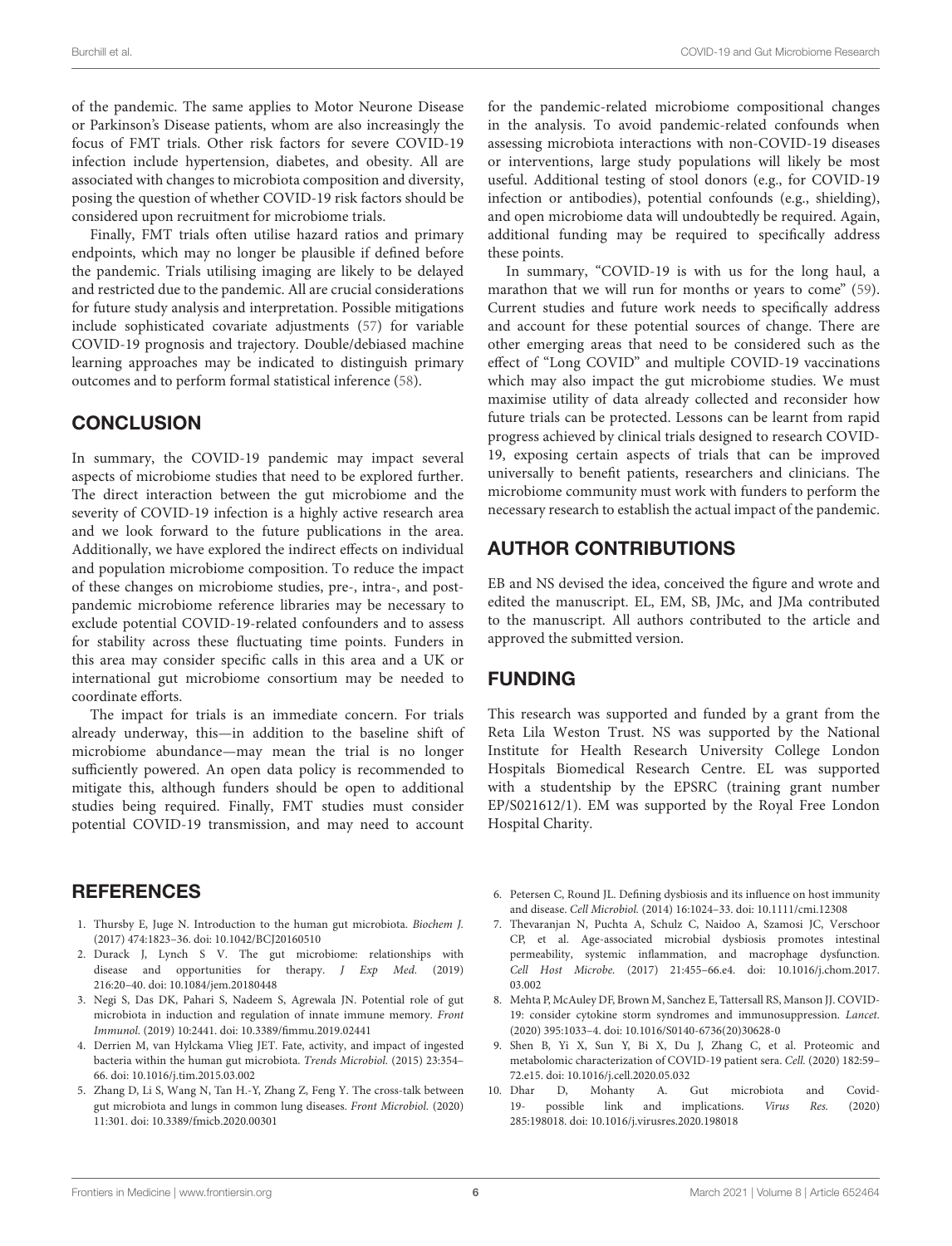- <span id="page-6-0"></span>11. Chen Y, Chen L, Deng Q, Zhang G, Wu K, Ni L, et al. The presence of SARS-CoV-2 RNA in the feces of COVID-19 patients. J Med Virol. (2020) 92:833–40. doi: [10.1002/jmv.25825](https://doi.org/10.1002/jmv.25825)
- <span id="page-6-1"></span>12. Wang W, Xu Y, Gao R, Lu R, Han K, Wu G, et al. Detection of SARS-CoV-2 in different types of clinical specimens. JAMA. (2020) 323:1843– 4. doi: [10.1001/jama.2020.3786](https://doi.org/10.1001/jama.2020.3786)
- <span id="page-6-2"></span>13. Gu J, Han B, Wang J. COVID-19: gastrointestinal manifestations and potential fecal–oral transmission. Gastroenterology. (2020) 158:1518–9. doi: [10.1053/j.gastro.2020.02.054](https://doi.org/10.1053/j.gastro.2020.02.054)
- <span id="page-6-3"></span>14. Cheung KS, Hung IFN, Chan PPY, Lung KC, Tso E, Liu R, et al. Gastrointestinal manifestations of SARS-CoV-2 infection and virus load in fecal samples from a Hong Kong cohort: systematic review and meta-analysis. Gastroenterology. (2020) 159:81–95. doi: [10.1053/j.gastro.2020.03.065](https://doi.org/10.1053/j.gastro.2020.03.065)
- <span id="page-6-4"></span>15. Zhang H, Kang Z, Gong H, Xu D, Wang J, Li Z, et al. The digestive system is a potential route of 2019-nCov infection: a bioinformatics analysis based on single-cell transcriptomes. bioRxiv [Preprint]. (2020). doi: [10.1101/2020.01.30.927806](https://doi.org/10.1101/2020.01.30.927806)
- <span id="page-6-5"></span>16. Camargo SMR, Vuille-Dit-Bille RN, Meier CF, Verrey F. ACE2 and gut amino acid transport. Clin Sci. (2020) 134:2823–33. doi: [10.1042/CS20200477](https://doi.org/10.1042/CS20200477)
- <span id="page-6-6"></span>17. Xiao F, Tang M, Zheng X, Liu Y, Li X, Shan H. Evidence for gastrointestinal infection of SARS-CoV-2. Gastroenterology. (2020) 158:1831– 3.e3. doi: [10.1053/j.gastro.2020.02.055](https://doi.org/10.1053/j.gastro.2020.02.055)
- <span id="page-6-7"></span>18. Verdecchia P, Cavallini C, Spanevello A, Angeli F. The pivotal link between ACE2 deficiency and SARS-CoV-2 infection. Eur J Intern Med. (2020) 76:14– 20. doi: [10.1016/j.ejim.2020.04.037](https://doi.org/10.1016/j.ejim.2020.04.037)
- <span id="page-6-8"></span>19. He Y, Wang J, Li F, Shi Y. Main clinical features of COVID-19 and potential prognostic and therapeutic value of the microbiota in SARS-CoV-2 infections. Front Microbiol. (2020) 11:1302. doi: [10.3389/fmicb.2020.01302](https://doi.org/10.3389/fmicb.2020.01302)
- <span id="page-6-9"></span>20. Villapol S. Gastrointestinal symptoms associated with COVID-19: impact on the gut microbiome. Transl Res. (2020) 226:57– 69. doi: [10.1016/j.trsl.2020.08.004](https://doi.org/10.1016/j.trsl.2020.08.004)
- <span id="page-6-10"></span>21. Ling Y, Xu SB, Lin YX, Tian D, Zhu ZQ, Dai FH, et al. Persistence and clearance of viral RNA in 2019 novel coronavirus disease rehabilitation patients. Chin Med J. (2020) 133:1039– 43. doi: [10.1097/CM9.0000000000000774](https://doi.org/10.1097/CM9.0000000000000774)
- <span id="page-6-11"></span>22. Yeo C, Kaushal S, Yeo D. Enteric involvement of coronaviruses: is faecal–oral transmission of SARS-CoV-2 possible? Lancet Gastroenterol Hepatol. (2020) 5:335–7. doi: [10.1016/S2468-1253\(20\)30048-0](https://doi.org/10.1016/S2468-1253(20)30048-0)
- <span id="page-6-12"></span>23. Lamarche D, Johnstone J, Zytaruk N, Clarke F, Hand L, Loukov D, et al. Microbial dysbiosis and mortality during mechanical ventilation: a prospective observational study. Respir Res. (2018) 19:245. doi: [10.1186/s12931-018-0950-5](https://doi.org/10.1186/s12931-018-0950-5)
- <span id="page-6-13"></span>24. Dickson RP, Schultz MJ, Van Der Poll T, Schouten LR, Falkowski NR, Luth JE, et al. Lung microbiota predict clinical outcomes in critically ill patients. Am J Respir Crit Care Med. (2020) 201:555–63. doi: [10.1164/rccm.201907-1487OC](https://doi.org/10.1164/rccm.201907-1487OC)
- <span id="page-6-14"></span>25. Singh A. Covid-19: disinfectants and sanitisers are changing microbiomes. BMJ. (2020) 370:m2795. doi: [10.1136/bmj.m2795](https://doi.org/10.1136/bmj.m2795)
- <span id="page-6-15"></span>26. Wakefield MA, Loken B, Hornik RC. Use of mass media campaigns to change health behaviour. Lancet. (2010) 376:1261– 71. doi: [10.1016/S0140-6736\(10\)60809-4](https://doi.org/10.1016/S0140-6736(10)60809-4)
- <span id="page-6-16"></span>27. Langelier C, Graves M, Kalantar K, Caldera S, Durrant R, Fisher M, et al. Microbiome and antimicrobial resistance gene dynamics in international travelers. Emerg Infect Dis. (2019) 25:1380–3. doi: [10.3201/eid2507.181492](https://doi.org/10.3201/eid2507.181492)
- <span id="page-6-17"></span>28. Yatsunenko T, Rey FE, Manary MJ, Trehan I, Dominguez-Bello MG, Contreras M, et al. Human gut microbiome viewed across age and geography. Nature. (2012) 486:222–7. doi: [10.1038/nature11053](https://doi.org/10.1038/nature11053)
- <span id="page-6-18"></span>29. Di Renzo L, Gualtieri P, Pivari F, Soldati L, Attinà A, Cinelli G, et al. Eating habits and lifestyle changes during COVID-19 lockdown: an Italian survey. J Transl Med. (2020) 18:229. doi: [10.1186/s12967-020-02399-5](https://doi.org/10.1186/s12967-020-02399-5)
- <span id="page-6-19"></span>30. David LA, Maurice CF, Carmody RN, Gootenberg DB, Button JE, Wolfe BE, et al. Diet rapidly and reproducibly alters the human gut microbiome. Nature. (2014) 505:559–63. doi: [10.1038/nature12820](https://doi.org/10.1038/nature12820)
- <span id="page-6-20"></span>31. Montemurro N. The emotional impact of COVID-19: from medical staff to common people. Brain Behav Immun. (2020) 87:23–4. doi: [10.1016/j.bbi.2020.03.032](https://doi.org/10.1016/j.bbi.2020.03.032)
- <span id="page-6-21"></span>32. Singh RK, Chang H.-W, Yan D, Lee KM, Ucmak D, Wong K, et al. Influence of diet on the gut microbiome and implications for human health. J Transl Med. (2017) 15:73. doi: [10.1186/s12967-017-1175-y](https://doi.org/10.1186/s12967-017-1175-y)
- <span id="page-6-22"></span>33. Fore HH, Dongyu Q, Beasley DM, Ghebreyesus TA. Child malnutrition and COVID-19: the time to act is now. Lancet. (2020) 396:517– 18. doi: [10.1016/S0140-6736\(20\)31648-2](https://doi.org/10.1016/S0140-6736(20)31648-2)
- <span id="page-6-23"></span>34. Headey D, Heidkamp R, Osendarp S, Ruel M, Scott N, Black R, et al. Impacts of COVID-19 on childhood malnutrition and nutrition-related mortality. Lancet. (2020) 396:519–21. doi: [10.1016/S0140-6736\(20\)31647-0](https://doi.org/10.1016/S0140-6736(20)31647-0)
- <span id="page-6-24"></span>35. Kane AV, Dinh DM, Ward HD. Childhood malnutrition and the intestinal microbiome. Pediatr Res. (2015) 77:256–62. doi: [10.1038/pr.2014.179](https://doi.org/10.1038/pr.2014.179)
- <span id="page-6-25"></span>36. Fedele D, De Francesco A, Riso S, Collo A. Obesity, malnutrition, and trace element deficiency in the coronavirus disease (COVID-19) pandemic: an overview. Nutrition. (2021) 81:111016. doi: [10.1016/j.nut.2020.111016](https://doi.org/10.1016/j.nut.2020.111016)
- <span id="page-6-26"></span>37. Kang SS, Jeraldo PR, Kurti A, Miller MEB, Cook MD, Whitlock K, et al. Diet and exercise orthogonally alter the gut microbiome and reveal independent associations with anxiety and cognition. Mol Neurodegener. (2014) 9:36. doi: [10.1186/1750-1326-9-36](https://doi.org/10.1186/1750-1326-9-36)
- <span id="page-6-27"></span>38. Clay JM, Parker MO. Alcohol use and misuse during the COVID-19 pandemic: a potential public health crisis? Lancet Public Heal. (2020) 5:e259. doi: [10.1016/S2468-2667\(20\)30088-8](https://doi.org/10.1016/S2468-2667(20)30088-8)
- <span id="page-6-28"></span>39. Fan X, Peters BA, Jacobs EJ, Gapstur SM, Purdue MP, Freedman ND, et al. Drinking alcohol is associated with variation in the human oral microbiome in a large study of American adults. Microbiome. (2018) 6:59. doi: [10.1186/s40168-018-0448-x](https://doi.org/10.1186/s40168-018-0448-x)
- <span id="page-6-29"></span>40. Huang C, Shi G. Smoking and microbiome in oral, airway, gut and some systemic diseases. J Transl Med. (2019) 17:225. doi: [10.1186/s12967-019-1971-7](https://doi.org/10.1186/s12967-019-1971-7)
- <span id="page-6-30"></span>41. Kates AE, Jarrett O, Skarlupka JH, Sethi A, Duster M, Watson L, et al. Household pet ownership and the microbial diversity of the human gut microbiota. Front Cell Infect Microbiol. (2020) 10:73. doi: [10.3389/fcimb.2020.00073](https://doi.org/10.3389/fcimb.2020.00073)
- <span id="page-6-31"></span>42. Valles-Colomer M, Falony G, Darzi Y, Tigchelaar EF, Wang J, Tito RY, et al. The neuroactive potential of the human gut microbiota in quality of life and depression. Nat Microbiol. (2019) 4:623–32. doi: [10.1038/s41564-018-0337-x](https://doi.org/10.1038/s41564-018-0337-x)
- <span id="page-6-32"></span>43. Pfefferbaum B, North CS. Mental health and the Covid-19 pandemic. N Engl J Med. (2020) 383:510–2. doi: [10.1056/NEJMp2008017](https://doi.org/10.1056/NEJMp2008017)
- <span id="page-6-33"></span>44. Blume C, Schmidt MH, Cajochen C. Effects of the COVID-19 lockdown on human sleep and rest-activity rhythms. Curr Biol. (2020) 30:R795– 7. doi: [10.1016/j.cub.2020.06.021](https://doi.org/10.1016/j.cub.2020.06.021)
- <span id="page-6-34"></span>45. Bishehsari F, Voigt RM, Keshavarzian A. Circadian rhythms and the gut microbiota: from the metabolic syndrome to cancer. Nat Rev Endocrinol. (2020) 16:731–9. doi: [10.1038/s41574-020-00427-4](https://doi.org/10.1038/s41574-020-00427-4)
- <span id="page-6-35"></span>46. Finlay BB, Amato KR, Azad M, Blaser MJ, Bosch TCG, Chu H, et al. The hygiene hypothesis, the COVID pandemic, and consequences for the human microbiome. Proc Natl Acad Sci. (2021) 118:e2010217118. doi: [10.1073/pnas.2010217118](https://doi.org/10.1073/pnas.2010217118)
- <span id="page-6-36"></span>47. Sonnenburg JL, Sonnenburg ED. Vulnerability of the industrialized microbiota. Science. (2019) 366:eaaw9255. doi: [10.1126/science.aaw9255](https://doi.org/10.1126/science.aaw9255)
- <span id="page-6-37"></span>48. Degtyarev E, Rufibach K, Shentu Y, Yung G, Casey M, Englert S, et al. Assessing the impact of COVID-19 on the clinical trial objective and analysis of oncology clinical trials—application of the estimand framework. Stat Biopharm Res. (2020) 12:427–37. doi: [10.1080/19466315.2020.1785543](https://doi.org/10.1080/19466315.2020.1785543)
- <span id="page-6-38"></span>49. Unger JM, Cook E, Tai E, Bleyer A. The role of clinical trial participation in cancer research: barriers, evidence, and strategies. Am Soc Clin Oncol Educ B. (2016) 35:185–98. doi: [10.1200/EDBK\\_156686](https://doi.org/10.1200/EDBK_156686)
- <span id="page-6-39"></span>50. Unger JM, Vaidya R, Hershman DL, Minasian LM, Fleury ME. Systematic review and meta-analysis of the magnitude of structural, clinical, and physician and patient barriers to cancer clinical trial participation. JNCI. (2019) 111:245–55. doi: [10.1093/jnci/djy221](https://doi.org/10.1093/jnci/djy221)
- <span id="page-6-40"></span>51. Vandeputte D, Tito RY, Vanleeuwen R, Falony G, Raes J. Practical considerations for large-scale gut microbiome studies. FEMS Microbiol Rev. (2017) 41:S154–67. doi: [10.1093/femsre/fux027](https://doi.org/10.1093/femsre/fux027)
- <span id="page-6-41"></span>52. Watson E-J, Giles J, Scherer BL, Blatchford P. Human faecal collection methods demonstrate a bias in microbiome composition by cell wall structure. Sci Rep. [\(2019\) 9:16831. doi: 10.1038/s41598-019-](https://doi.org/10.1038/s41598-019-53183-5) 53183-5
- <span id="page-6-42"></span>53. Wu WK, Chen CC, Panyod S, Chen RA, Wu MS, Sheen LY, et al. Optimization of fecal sample processing for microbiome study — The journey from bathroom to bench. J Formos Med Assoc. (2019) 118:545– 55. doi: [10.1016/j.jfma.2018.02.005](https://doi.org/10.1016/j.jfma.2018.02.005)